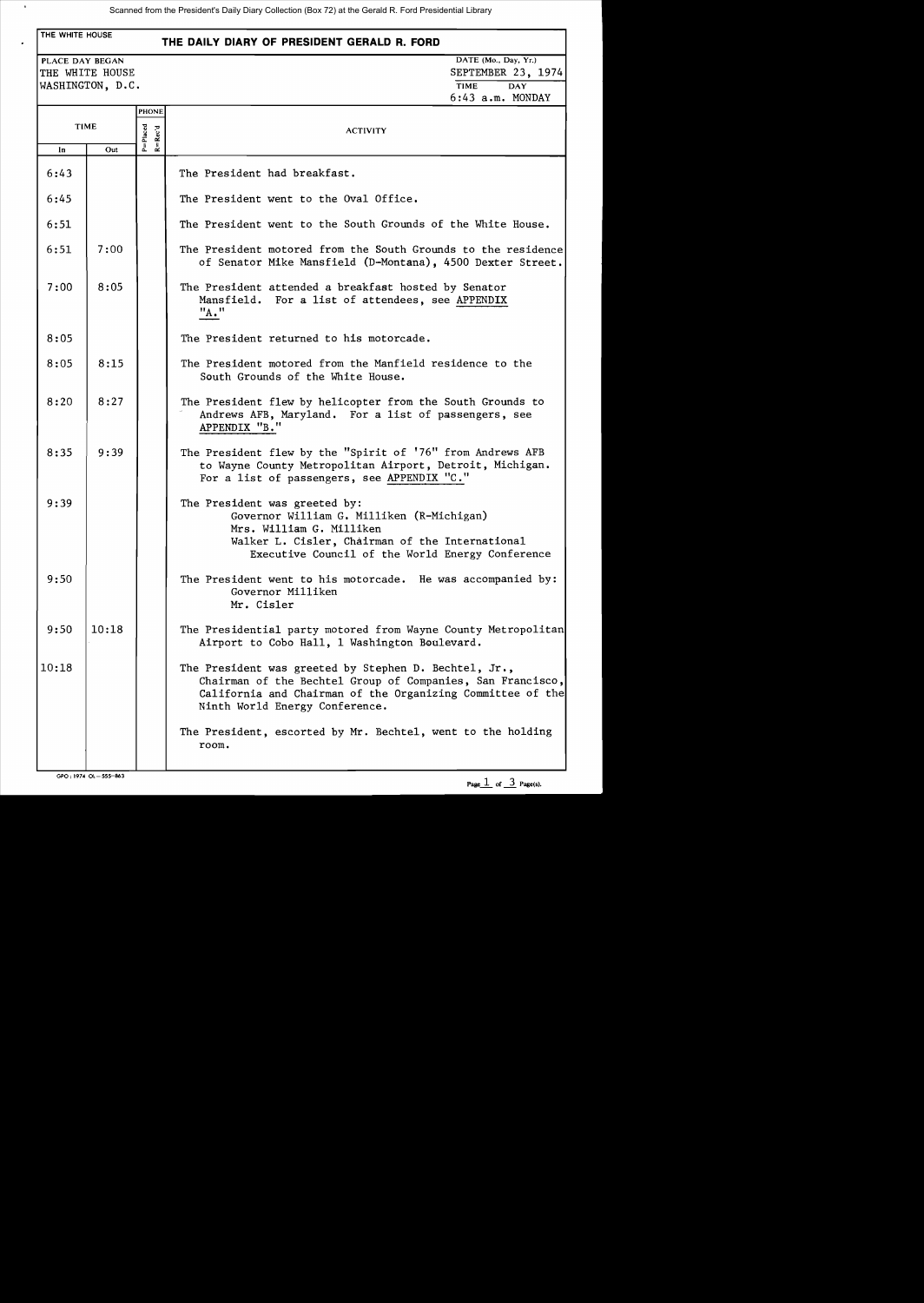# THE WHITE HOUSE

 $\ddot{\phantom{a}}$ 

# **THE DAILY DIARY OF PRESIDENT GERALD R. FORD**

WASHINGTON, D.C.

PLACE DAY BEGAN DATE (Mo., Day, Yr.) THE WHITE HOUSE SEPTEMBER 23, 1974 10:34 a.m. MONDAY

|             |       | <b>PHONE</b>            |                                                                                                                                                                   |
|-------------|-------|-------------------------|-------------------------------------------------------------------------------------------------------------------------------------------------------------------|
| <b>TIME</b> |       | P=Placed<br>$R = Rec'd$ | <b>ACTIVITY</b>                                                                                                                                                   |
| In          | Out   |                         |                                                                                                                                                                   |
| 10:34       | 11:07 |                         | The President attended the Ninth World Energy Conference.<br>Members of the press                                                                                 |
| 11:34       |       |                         | The President, escorted by Mr. Bechtel, went to the platform<br>in the arena. For a list of platform guests, see APPENDIX<br>"D."                                 |
|             |       |                         | The President was introduced by Mr. Bechtel.                                                                                                                      |
| 10:40       | 11:06 |                         | The President addressed approximately $4,500$ persons attending<br>the conference. The President's remarks were broadcast<br>live over local television.          |
| 11:10       |       |                         | The President, escorted by Mr. Bechtel, went to the VIP<br>reception area.                                                                                        |
| 11:10       | 11:21 |                         | The President attended a reception for officers of the Ninth<br>World Energy Conference. For a list of attendees, see<br>APPENDIX "E."                            |
| 11:25       | 11:55 |                         | The President met with:<br>Coleman A. Young, Mayor (D-Detroit, Michigan)<br>William J. Beckman, Deputy Mayor of Detroit, Michigan<br>Members of the press, in/out |
| 12:00       |       |                         | The President returned to his motorcade.                                                                                                                          |
| 12:01       | 12:28 |                         | The President motored from Cobo Hall to the Wayne County<br>Metropolitan Airport.                                                                                 |
| 12:40       | 1:36  |                         | The President flew by the "Spirit of '76" from Wayne County<br>Metropolitan Airport to Andrews AFB, Maryland. For a list<br>of passengers, see APPENDIX "F."      |
| 1:45        | 1:53  |                         | The President flew by helicopter from Andrews AFB to the<br>South Grounds of the White House. For a list of passen-<br>gers, see APPENDIX "A."                    |
| $-1:55$     |       |                         | The President returned to the Oval Office.                                                                                                                        |
| 2:00        | ?     | $\boldsymbol{r}$        | The President talked with Chief Justice of the U.S. Supreme<br>Court Warren E. Burger.                                                                            |
| 2:01        | 2:18  |                         | The President met with his Deputy Assistant for National<br>Security Affairs, Lt. Gen. Brent Scowcroft.                                                           |
|             |       |                         |                                                                                                                                                                   |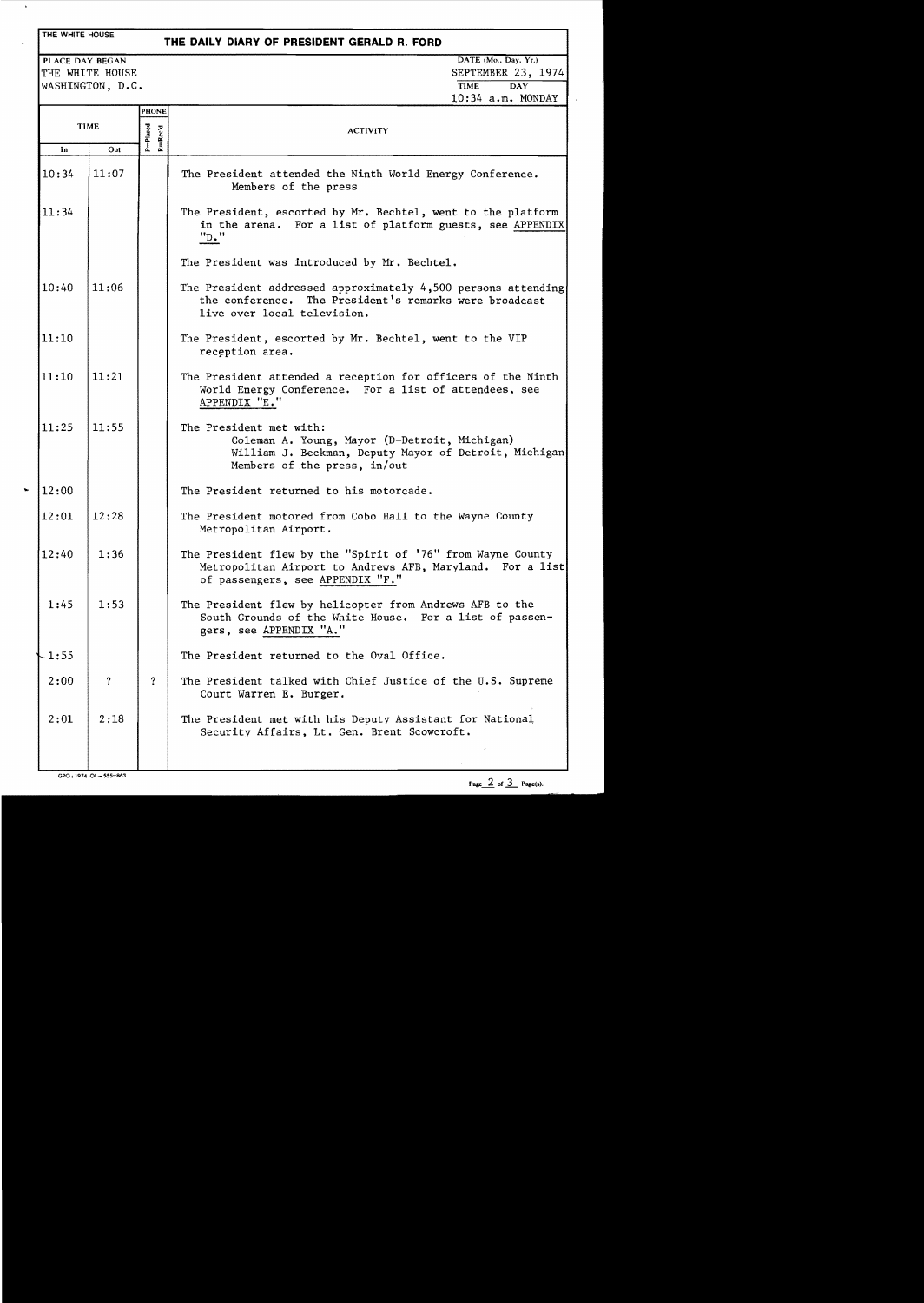### THE WHITE HOUSE

## **THE DAILY DIARY OF PRESIDENT GERALD R. FORD**

PLACE DAY BEGAN THE WHITE HOUSE WASHINGTON, D.C. DATE (Mo., Day, Yr.) SEPTEMBER 23, 1974  $\overline{\text{TIME}}$ 3:05 p.m. MONDAY Placed<br>Placed<br>- Rec'd TIME  $\begin{array}{|c|c|c|}\n\hline\n\text{In} & \text{Out} & \overset{\text{d}}{\text{h}} & \overset{\text{d}}{\text{c}} & \overset{\text{d}}{\text{c}} \\
\hline\n\text{In} & \text{Out} & \overset{\text{d}}{\text{h}} & \overset{\text{d}}{\text{e}} & \overset{\text{d}}{\text{c}}\n\end{array}$  $3:05$  3:10 3:10 3:55  $4:00$  4:07 4:34 5:06  $5:08$  5:23 5:41 5:50 6:32 7:06  $7:06$  | 10:14  $7:06$  7:30 7:30 10:14 ACTIVITY The President met with: Philip W. Buchen, Counsel John O. Marsh, Jr., Counsellor The President met with his Assistant, Alexander M. Haig, Jr. The President met with: Bart Starr, former quarterback for the Green Bay Packers football team Brett Starr, son Congressman Jack Kemp (R-New York) Max L. Friedersdorf, Deputy Assistant The President went to the barber shop. The President returned to the Oval Office. The President met with: Ronald H. Nessen, Press Secretary John W. Hushen, Deputy Press Secretary The President returned to the second floor Residence. The President went to the tennis courts. The President returned to the second floor Residence. The President went to the Blue Room. The President hosted a working dinner to discuss the 1975 Budget of the U.S. with bipartisan Congressional leaders. The President received dinner guests. For a list of attendees, see APPENDIX "G." The Presidential party went to the State Dining Room. The Presidential party had dinner. The President returned to the second floor Residence. SY/EJ 11/9/76

GPO: 1974 OL-555-863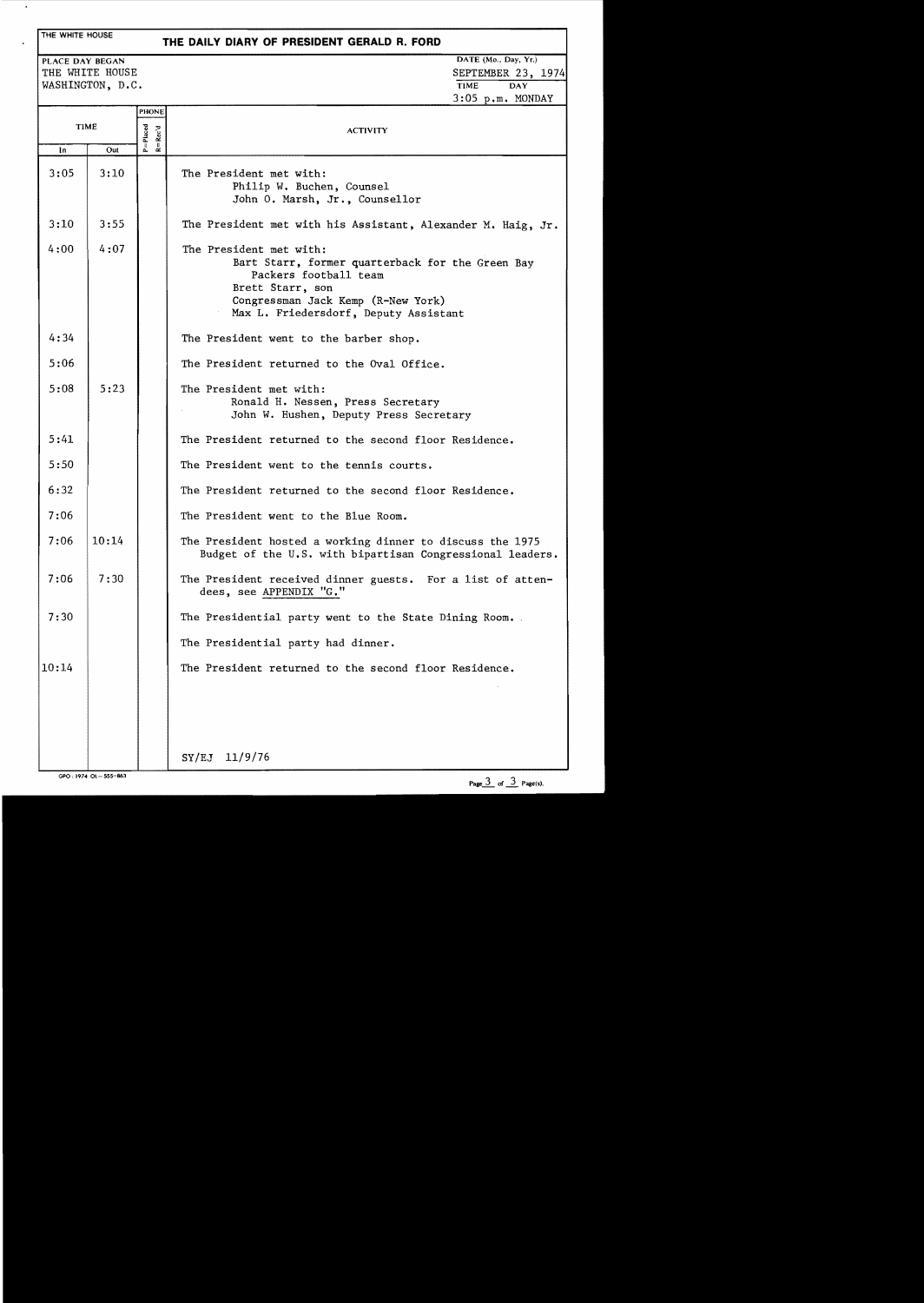# APPENDIX "A"

Attendance confirmed by White House Press Pool Report. List may not be complete.

BREAKFAST HOSTED BY SENATOR MICHAEL **J.** MANSFIELD (D-MONTANA)

Mansfield Residence Washington, D.C. September 23, 1974

The President

Senator Michael **J.** Mansfield (D-Montana)

Senator Robert C. Byrd (D-West Virginia)

Senator Charles McC. Mathias (R-Mary1and)

Senator Daniel K. Inouye (D-Hawaii)

Mrs. Jane Engelhardt, houseguest of the Mansfie1ds from New Jersey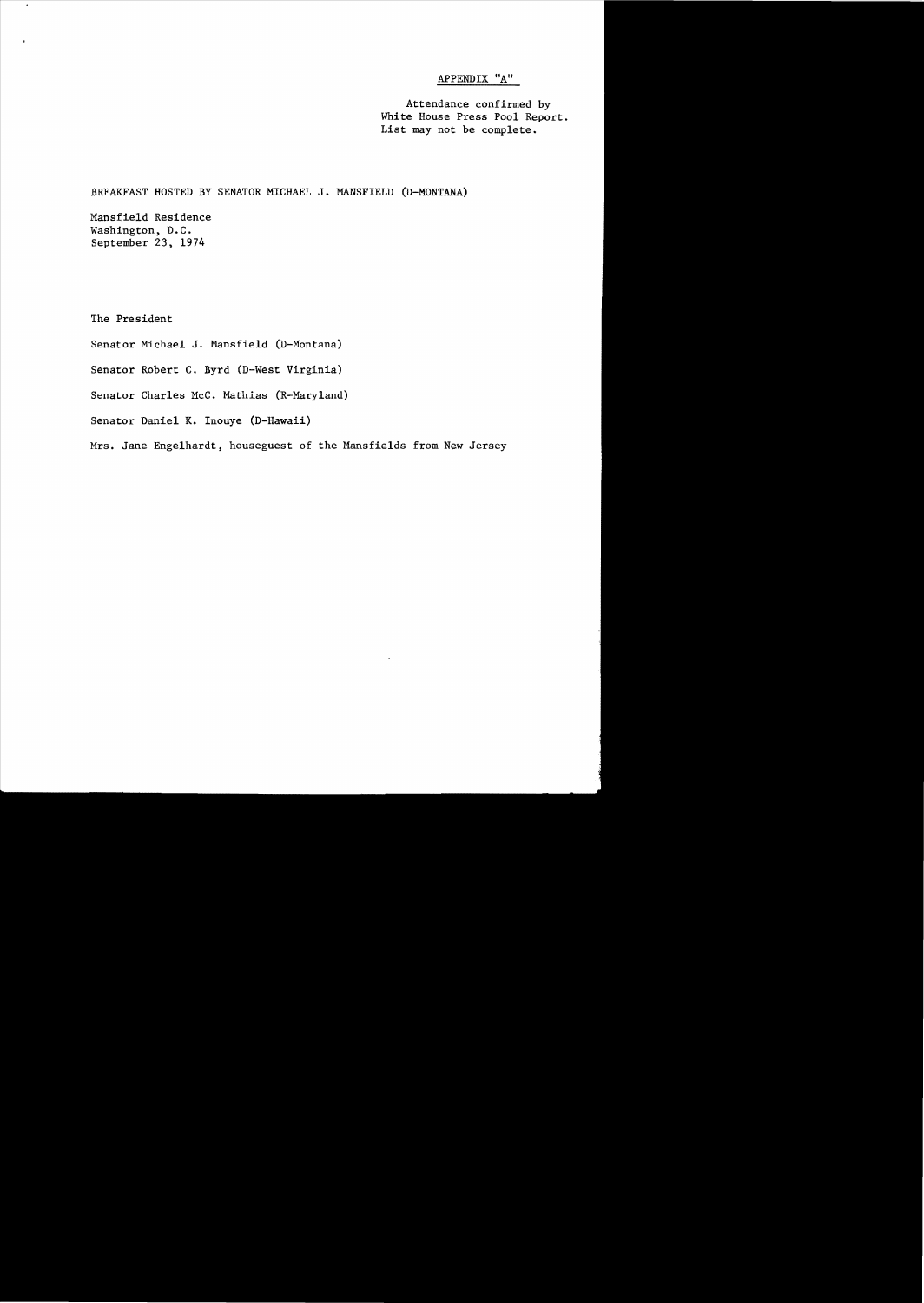HELICOPTER PASSENGER MANIFEST

September 23, 1974

From: South Grounds, The White House

TO: Andrews AFB, Maryland

The President Milton A.' Friedman,) Assistant Editor Michael Raoul-Duval, Associate Director of the Domestic Council William Henkel, Jr., Special Assistant Ronald H. Nessen, Press Secretary Rear Adm. William M. Lukash, Physician Terrence O'Donnell, Aide Maj. Robert E. Barrett, Army Aide David H. Kennerly, Personal Photographer

FROM: Andrews AFB, Maryland

TO: South Grounds, The White House

The President<br>Mr. Friedman Mr. Friedman' Mr. Raoul-Duval Mr. Henkel Rear Adm. Lukash Mr. Nessen Maj. Barrett T. Stephen Todd, Naval Aide Mr. O'Donnell Mr. Kennerly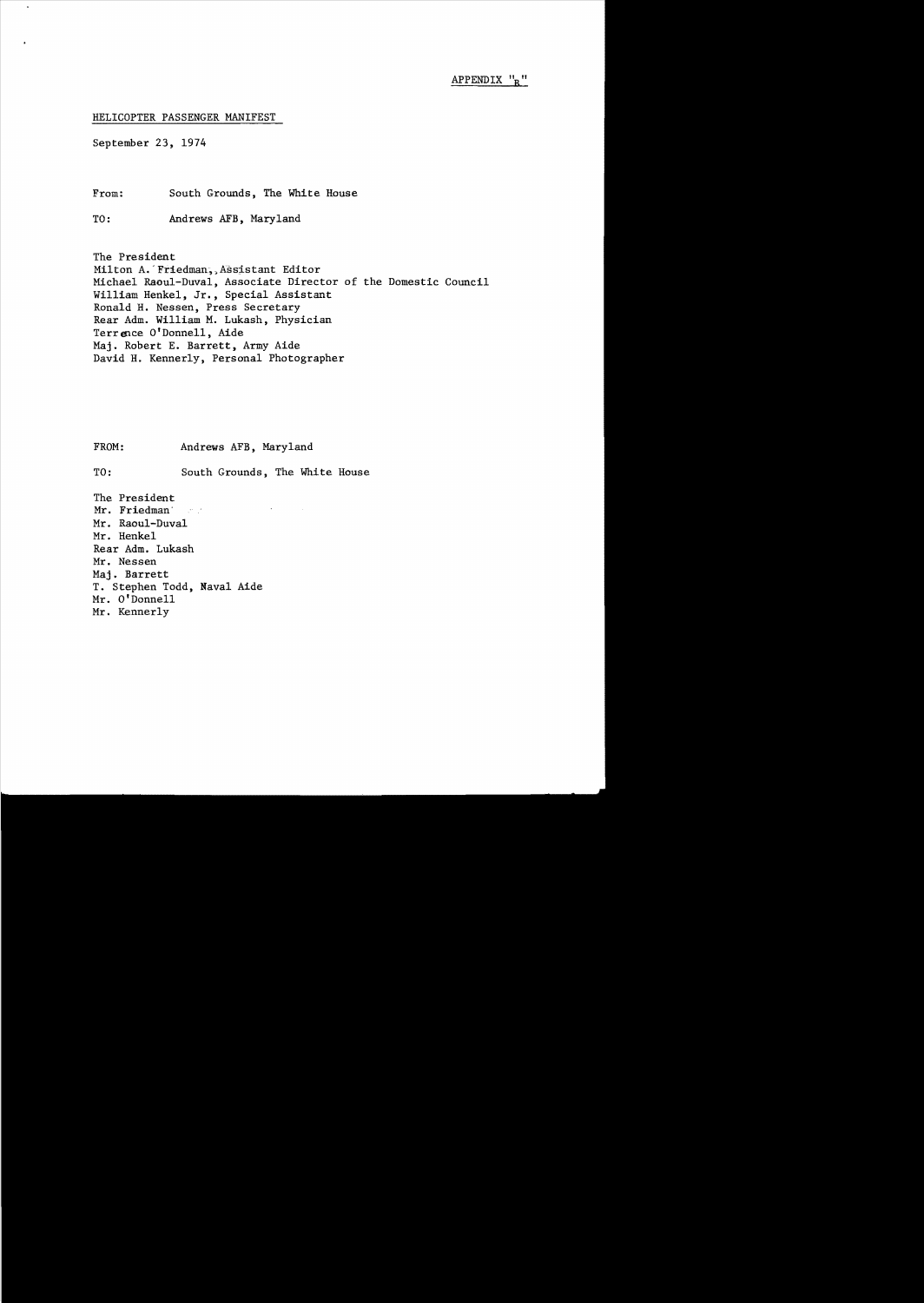#### PASSENGER MANIFEST

AIR FORCE ONE 2700 MISSION 1009 Andrews AFB, Maryland to Detroit, Michigan<br>23 September 1974 Dep: 8:35am Arr: 9:45am 23 September 1974 Dep: 8:35am Arr: 9:45am 1+10 380SM

The President Rogers C. B. Morton, Secretary of the Interior Arthur F. Sampson, Administrator of General Services Administration (GSA) John C. Sawhill, Administrator of the Federal Energy Administration Ronald H. Nessen, Press Secretary Terrence O'Donnell, Aide Milton A. Friedman, Associate Editor William Henkel, Jr., Special Assistant Michael Raoul-Duval, Associate Director of the Domestic Council J. Curtis Herge, Assistant to the Secretary of the Interior Jack W. Carlson, Assistant Secretary for Energy and Minerals, Department of the Interior Rear Adm. William M. Lukash, Physician Maj. Robert E. Barrett, Army Aide David H. Kennerly, Personal Photographer Jill McAulay, Secretary to Mr. Friedman SMS Lowell Ray, steward SP7 Norm Stahl, White House Driver (Baggage handler) R. Keiser E. Luzania R. McCann J. Glenn J. Ball D. June | USSS G. Sorrells J. Kelleher K. Fisher Frank Cormier, AP Helen Thomas, UPI Jess Skov, Gold West Broadcasting Sam Iker, Time Magazine Dennis Farney, Wall Street Journal John Duricka, AP Photo Tim Murphy, UPl Photo Frank Gibson, NBC Network Pool John Mulera, NBC Network Pool Cleve Ryan, NBC Network Pool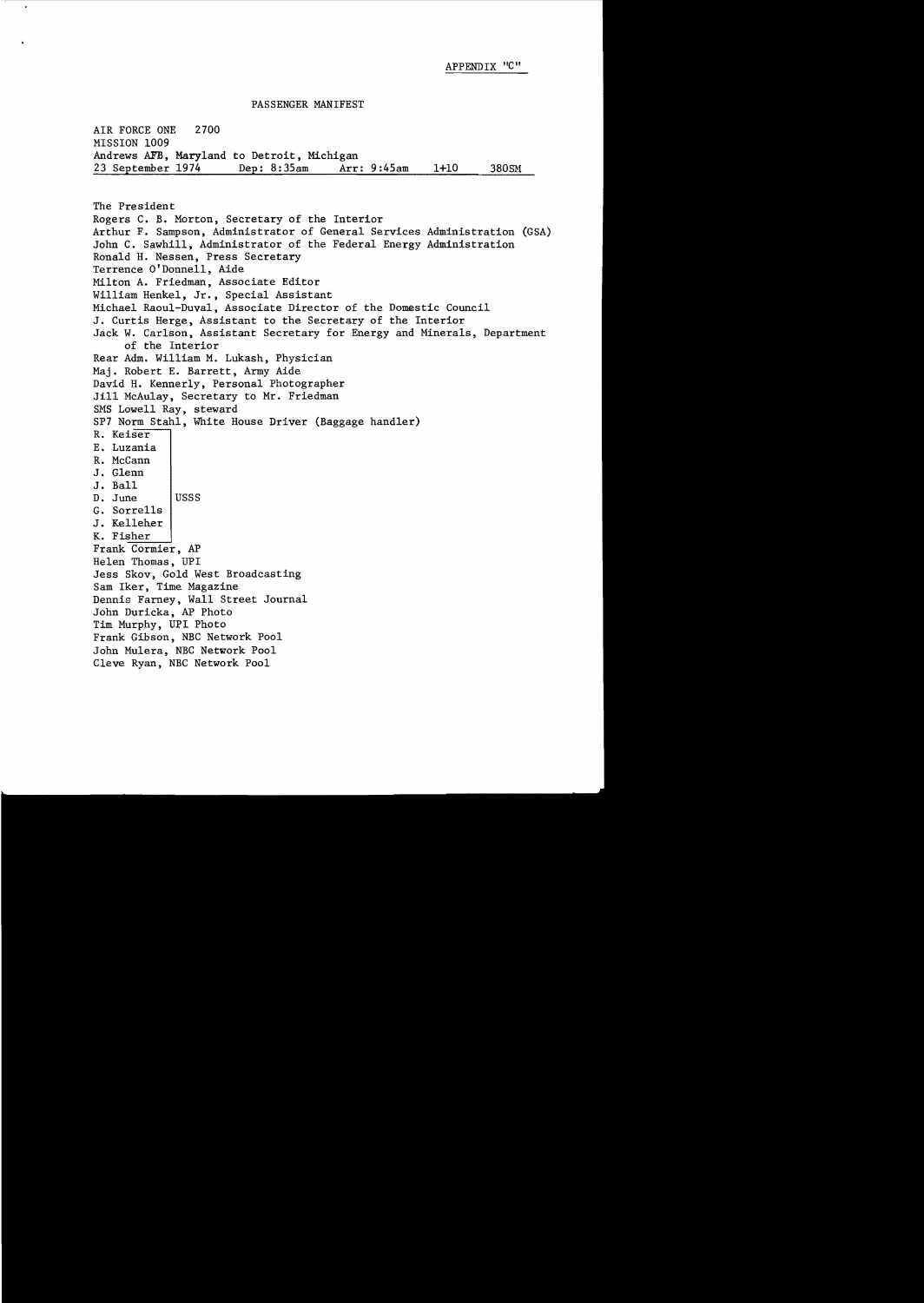# APPENDIX "D"

### Attendance not confirmed.

### NINTH WORLD ENERGY CONFERENCE

Cobo Hall Detroit, Michigan September 23, 1974

### Platform Guests:

Sir Willis Connolly, Great Britain

Dr. John R. Cotrim, Brazil

Lord Hinton of Bankside, Great Britain

Governor William G. Milliken (R-Michigan)

Emmanuel L. Quartey, Ghana

John Partridge, u.S. National Committee of the World Energy Conference

Roger Gaspard, France

Walker L. Cisler, Chairman, Detroit Edison Company

Minister Octavian Groza, Romania, President of the World Energy Conference

The President

Stephen D. Bechtel, Jr., Chairman, The Bechtel Group of Companies

Professor Arna1do M. Angelini, Italy

Gho1am-Reza Hazrati, Iran

Mayor Coleman A. Young (D-Detroit, Michigan)

Minister Piotr S. Neporozhny, U.S.S.R., former President of the World Energy Conference

Eric Rutt1ey, Great Britain

Sir Henry Jones, Great Britain

Goro Inouye, Japan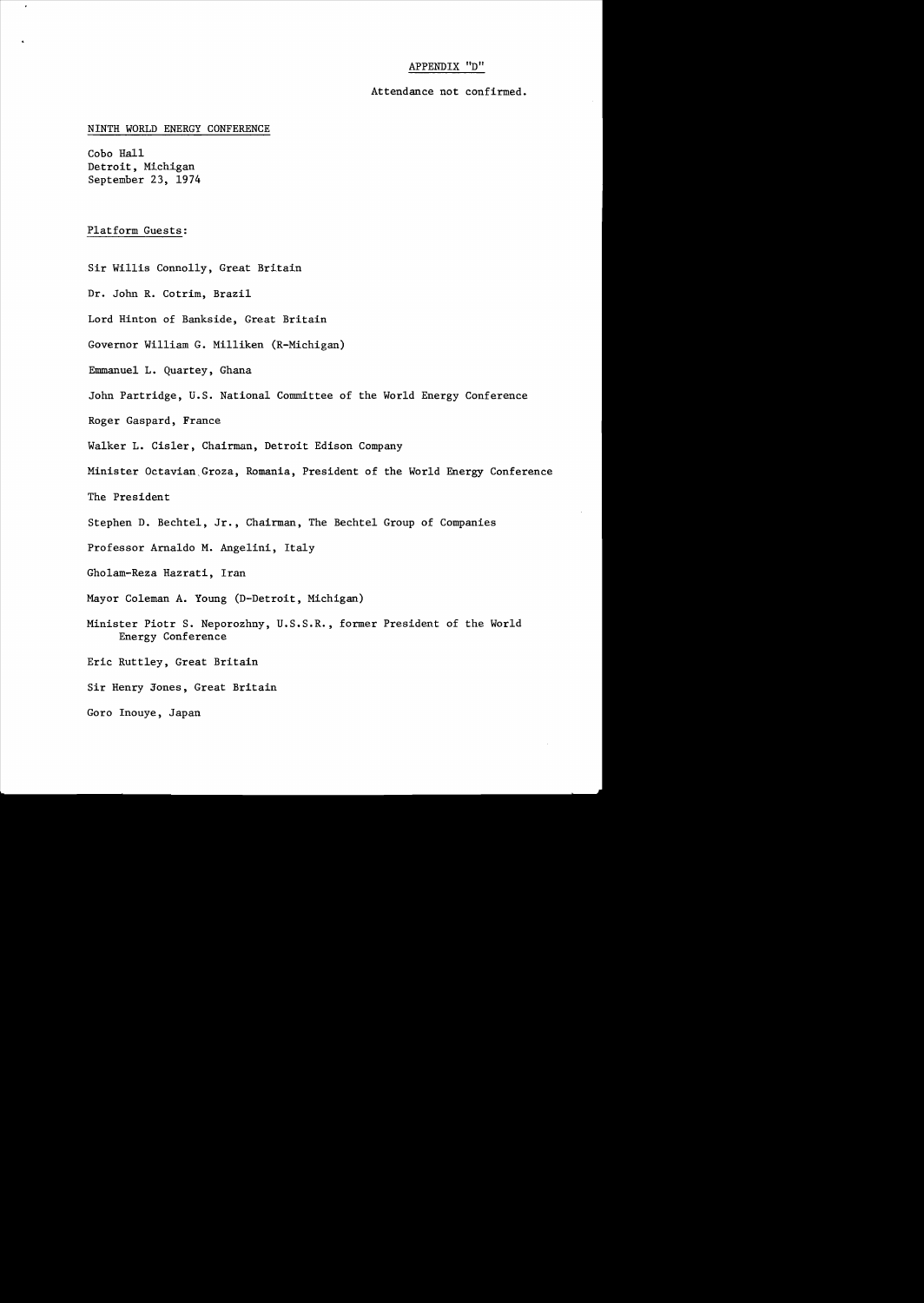# RECEPTION FOR OFFICERS OF THE NINTH WORLD ENERGY CONFERENCE

VIP Reception Area Cobo Hall Detroit, Michigan September 23, 1974

 $\epsilon$ 

A list of guests attending the reception was not available for inclusion in the President's diary.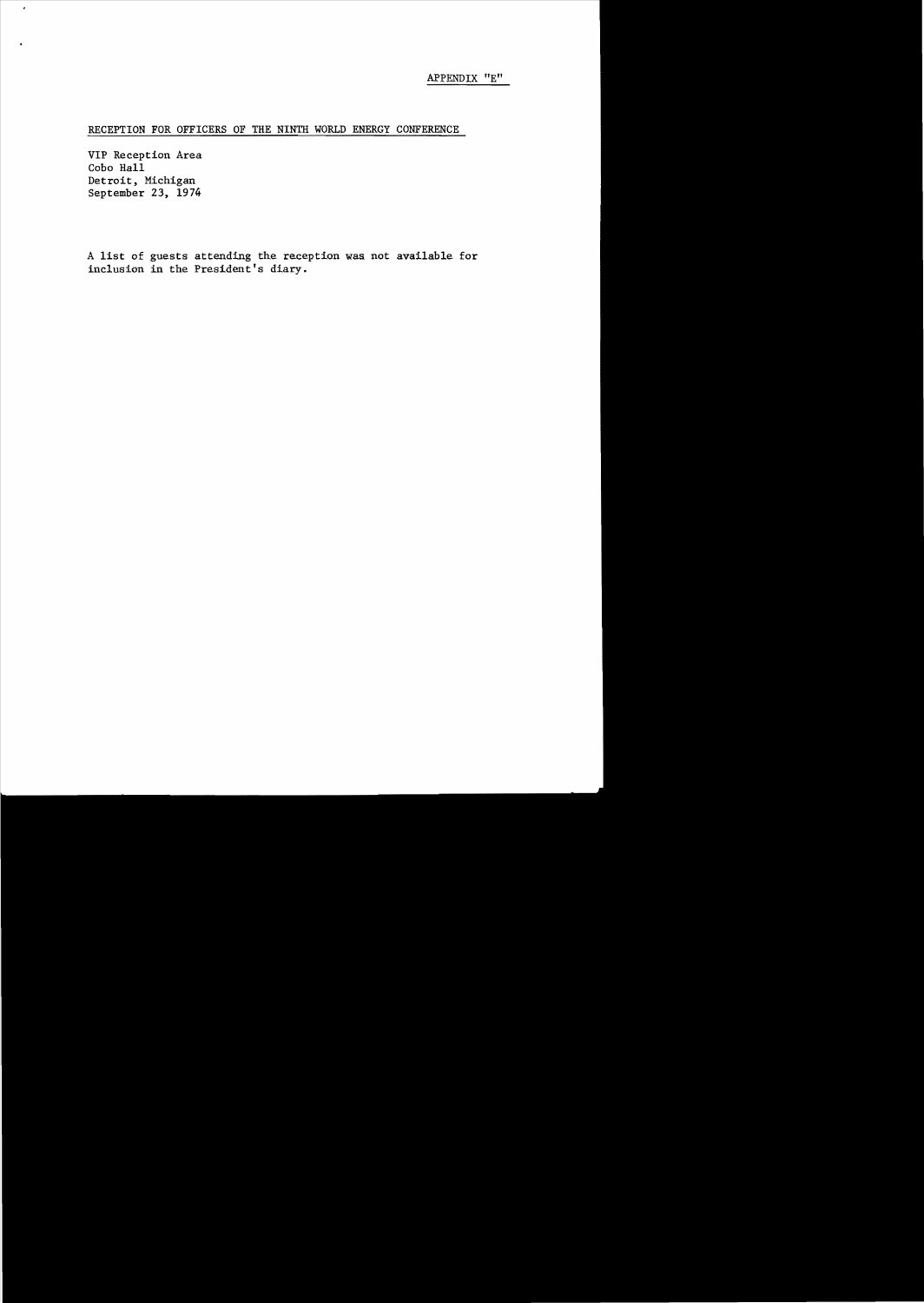APPENDIX ''F''

PASSENGER MANIFEST

AIR FORCE ONE 2700 Mission 1009 Detroit, Michigan to Andrews AFB, Maryland<br>23 September 1974 Dep: 12:35pm Arr: 1:40pm 23 September 1974 Dep: l2:35pm Arr: 1:40pm 1+05 380SM

The President Arthur F. Sampson, Administrator of General Services Administration (GSA) John C. Sawhill, Administrator of the Federal Energy Energy Administration Ronald H. Nessen, Press Secretary Terrence O'Donnell, Aide Milton A. Friedman, Associate Editor William Henkel, Jr., Special Assistant Michael Raoul-Duval, Associate Director of the Domestic Council Rear Adm. William M. Lukash, Physician Maj. Robert E. Barrett, Army Aide Lt. Cdr. T. Stephen Todd, Naval Aide Lt. Col. Robert Clifford Eric Rosenberger, Staff Assistant Robert A. Mead, Television Adviser David H. Kennerly, Personal Photographer William W. Nicholson, Deputy Director of the Scheduling Office Jill McAulay, Secretary to Mr. Friedman SMS Lowell Ray, steward SP7 Norm Stahl, White House Driver (baggage handler) R. Keiser E. Luzania R. McCann J. Glenn USSS J. Ball K. Fisher<br>D. June G. Sorrells J. Kelleher Frank Cormier, AP Helen Thomas, UPI John Mashek, USN & WR Frank Van Riper, New York Daily News Tom Jarriell, ABC John Duricka, AP Photo Tim Murphy, UPI Photo Frank Gibson, NBC Network Pool John Mulera, NBC Network Pool Cleve Ryan, NBC Network Pool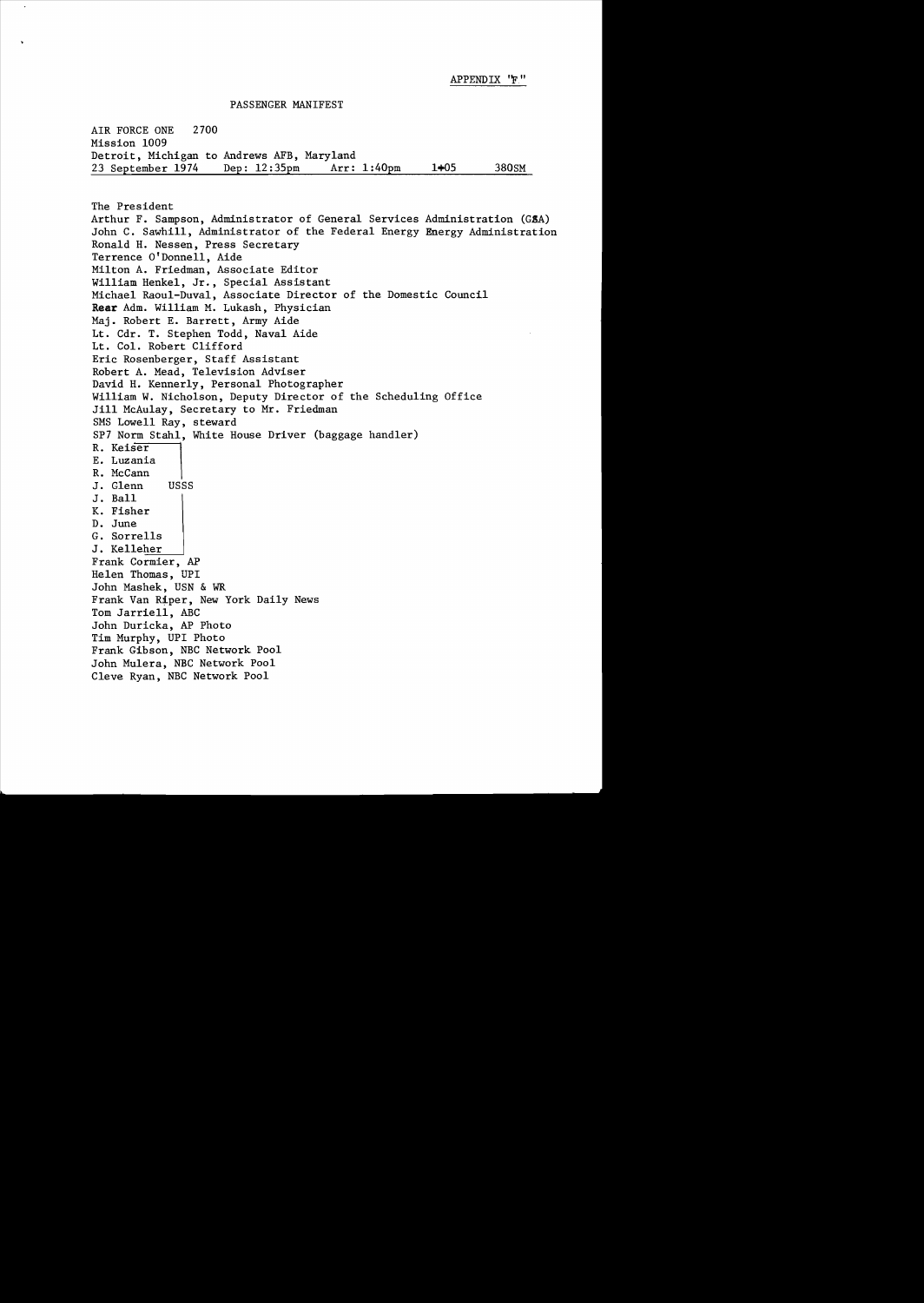APPENDIX "G"

Attendance confirmed by EPS.  $\mathcal{A}$ ndicates present.

DINNER FOR BIPARTISAN HOUSE LEADERS

The White House September 23, 1974

/The President

~Congressman Carl Albert CD-Oklahoma)

~Roy L. Ash; Director of the Office of Management and Budget COMB) and Assistant for Management and Budget

John O. Marsh, Jr., Counsellor

y/Congressman Wright Patman CD-Texas)

~congressman Leslie C. Arends CR-Illinois)

~Congressman George H. Mahon CD-Texas)

/Congressman W.R. Poage, (D-Texas)

Congressman Wilbur D. Mills CD-Arkansas)

*v/* Congressman F. Edward Hebert CD-Louisiana)

~Congressman R?y J. Madden CD-Indiana)

~Congressman Melvin Price CD-Illinois)

 $\angle$  Congressman Olin E. Teague (D-Texas)

Congressman H. R. Gross CD-Iowa)

/ Congressman Wayne L. Hays (D-Ohio)

Congressman Carl D. Perkins (D-Kentucky)

- ~Congressman Harley O. Staggers CD-West Virginia)
- ~Congressman William G. Bray CR-Indiana)
- ~Congressman Elford A. Cederberg. CR-Michigan)
- v/Congressman Peter H.B. Frelinghuysen CR-New Jersey)
- *vi* Congressman James A. Haley CD-Florida)
- ~Congressman Craig Hosmer CR-California) continued ...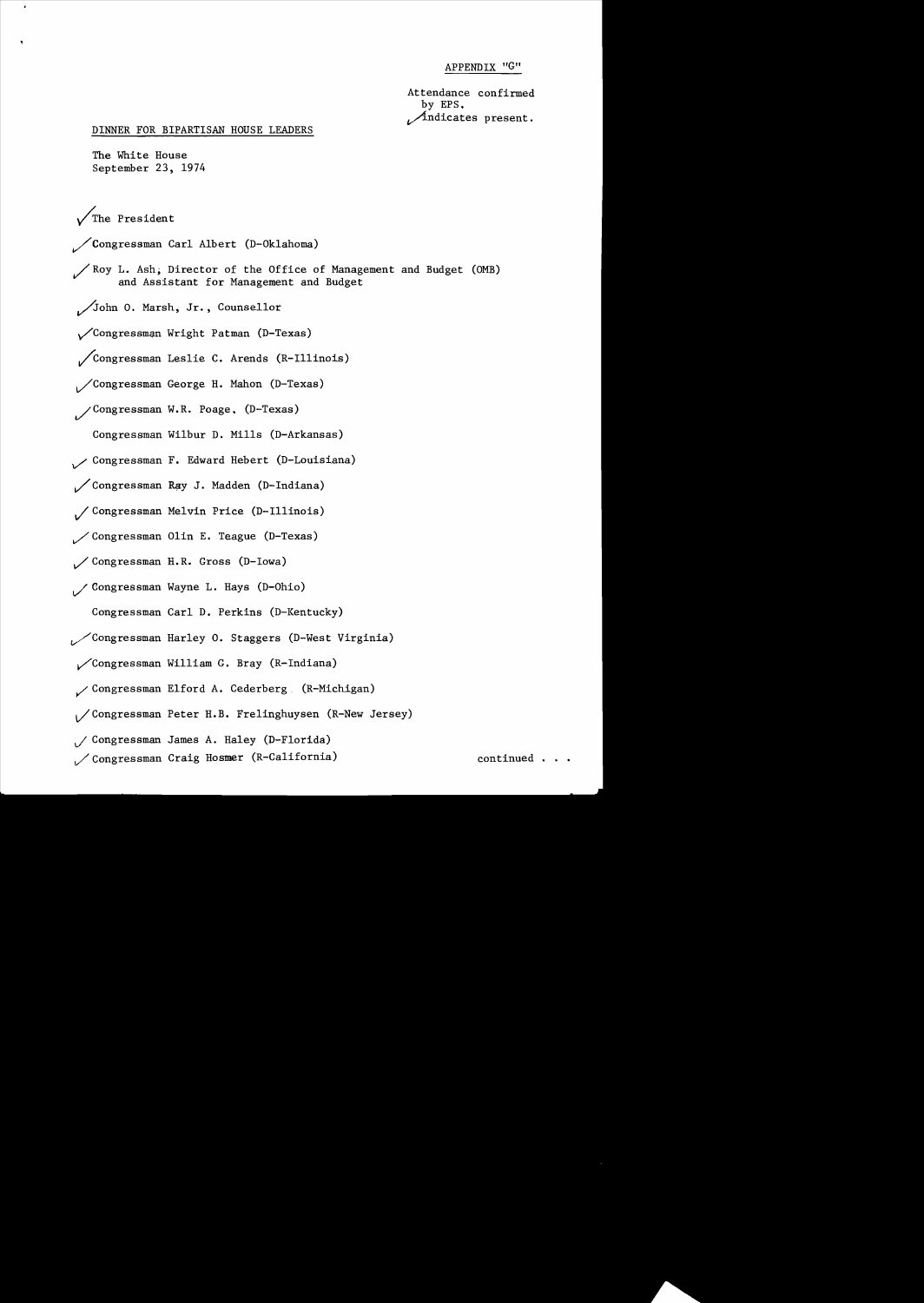9/23/74 Congressman John J. McEa11 (D-California) [expected to arrive late] ~ Congressman Al Ullman (D-Oregon) *V* Congressman Albert H. Quie (R-Minnesota) yiCongressman Samuel L. Devine (R-Ohio) vlCongressman Thaddeus J. Dulski (D-New York)  $\mathcal{S}$ Congressman Ancher Nelsen (R-Minnesota)  $\mathscr{S}$ Congressman Herman T. Schneebeli (R-Pennsylvania)<br>Congressman John B. Anderson  $\mathcal{L}$ Congressman John M. Ashbrook (R-Ohio) (R-I1linois) ~Congressman William H. Harsha (R-Ohio) vlCongressman Richard H. Ichord (D-Missouri) / Congressman Dave Martin (R-Nebraska) / Congressman Charles A. Mosher (R-Ohio) vlCongressman James R. Grover, Jr. (R-New York) / Congressman Frank Horton (R-New York) ~Congressman Edward Hutchinson (R-Michigan) v/Congressman James H. Quillen (R-Tennessee) ~congressman William L. Dickinson (R-Alabama) *vi* Congressman John Paul Hammerschmidt (R-Arkansas)  $\mathcal N$  William E. Timmons, Assistant for Legislative Affairs ~ Max L. Friedersdorf, Deputy Assistant for Legislative Affairs  $\sqrt{W}$ . Eugene Ainsworth, Jr., Special Assistant for Legislative Affairs Vernon C. Loen, Special Assistant for Legislative Affairs *vi* Dale R. McOmber, Assistant Director, OMB ~ Donald G. Ogilvie, Associate Director, OMB Paul H. O'Neill, Associate Director, OMB

APPENDIX "G" p. 2